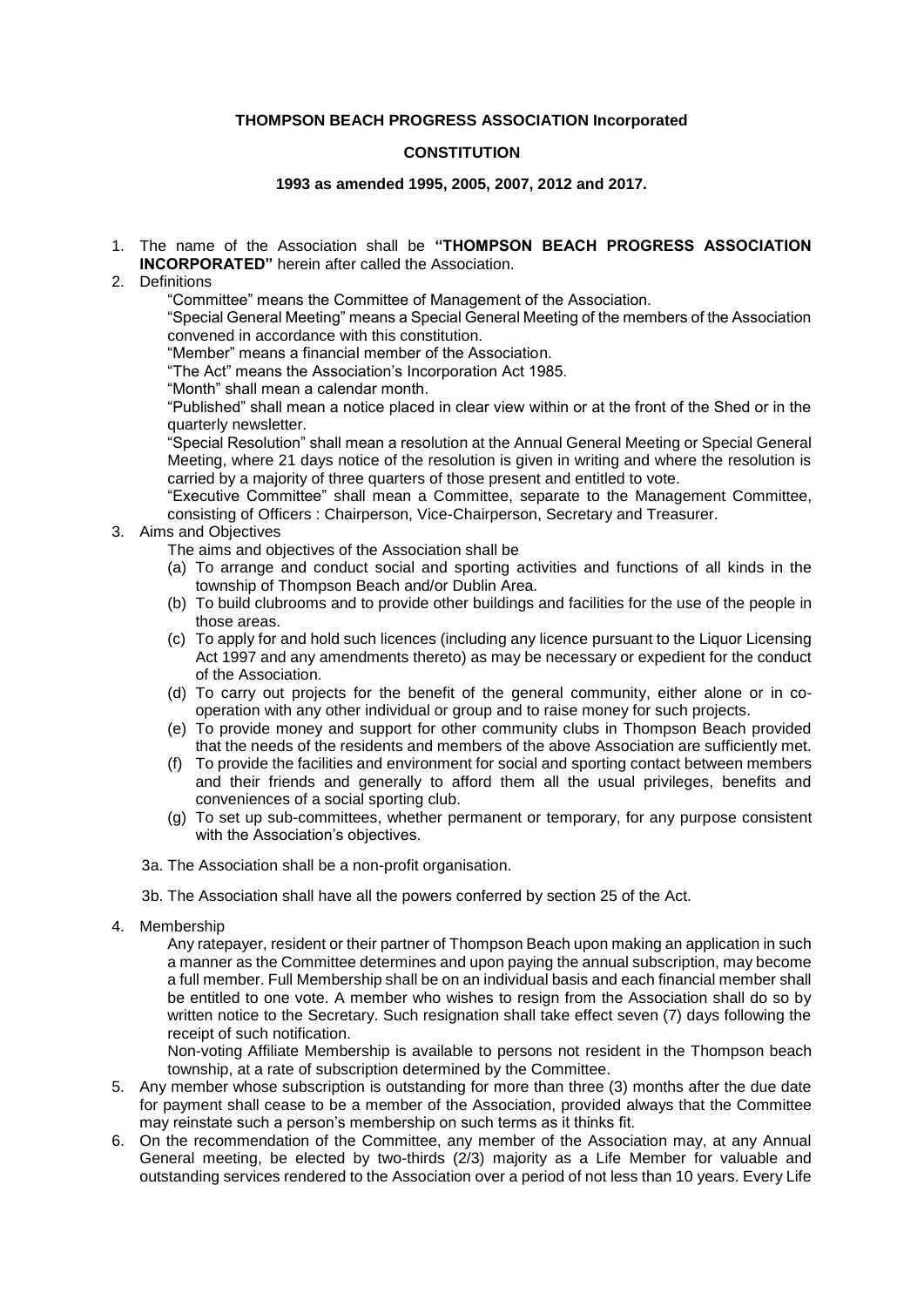Member shall be entitled to all rights and privileges of a member during his or her life, without any further payment of the annual subscription. Life Members need not be elected annually.

7. The affairs of the Association shall be managed by a Committee which shall consist of the following office bearers:

> **Chairperson** Vice-Chairperson **Secretary** Treasurer, and Five (5) other Committee members.

Elections for the position of Officers shall be held every two (2) years. Elections for the position of Committee members shall be held annually. Upon the adoption of this Constitution, three (3) Committee members shall be elected for a period of one (1) year and two (2) for a period of (2) years and then subsequently all committee members shall be elected for a period of two (2) years.

The positions of Assistant Secretary and Assistant Treasurer may be elected as necessary.

No person shall be elected as an Officer of the Association unless such a person is a current financial member.

In the event of a vacancy occurring in any position of Office Bearer the Committee shall select a member of the Committee to fill such vacancy.

In the event of a vacancy occurring on the Committee, the vacancy shall be filled with an appointment by the Committee of a financial member of the Association and the person appointed shall, whether as Office bearer or Committee member, hold office until the next Annual General Meeting.

If any Committee Member is absent for three (3) or more meetings of the Committee in any one year without good excuse or without the permission of the Committee, the Committee may at its discretion declare the position of the Committee Member vacant.

The Committee shall have the power to:

- (a) Manage the affairs of the Association within the spirit of the Constitution.
- (b) Hold inquiries into and make decisions in connection with all disputes.
- (c) Deal with the correspondence of the Association.
- (d) Open and conduct bank accounts on behalf of the Association.
- (e) Pass all accounts for payment on behalf of the Association.
- (f) Carry out all duties necessary for the good order and management of the Association within the spirit of the constitution.
- (g) Suspend any elected Committee member for failure to perform their duties with the right of appeal within fourteen (14) days under the Act of Incorporation 5.4b.
- 8. Committee Meetings:

The Committee shall meet once in each calendar month or more frequently as necessary.

- (a) A quorum for such meetings shall consist of no less than five (5) of the Committee including at least three (3) office bearers.
- (b) All Committee members are to attend at least nine (9) of the twelve (12) Committee meetings per year. A Committee member may be granted a leave of absence in advance for no more than three (3) meetings. A Committee member who does not attend at least eight (8) meetings a year, or misses three (3) consecutive meetings, unless granted leave of absence will be deemed to have resigned.
- (c) The minutes of all resolutions and proceedings of the Committee shall be entered by the Secretary in the book kept for that purpose. Members of the Association shall be permitted to examine all minutes of the Association, including its subcommittees and other groups, free of any charge, with the proviso that where the Committee determines that particular minutes are of a sensitive or personal nature they shall not be available generally.
- (d) A secret ballot shall be conducted in respect of any matter if so required by a simple majority of the Committee Members present and voting. Such ballot shall be conducted in such a manner as the Chairperson thinks fit.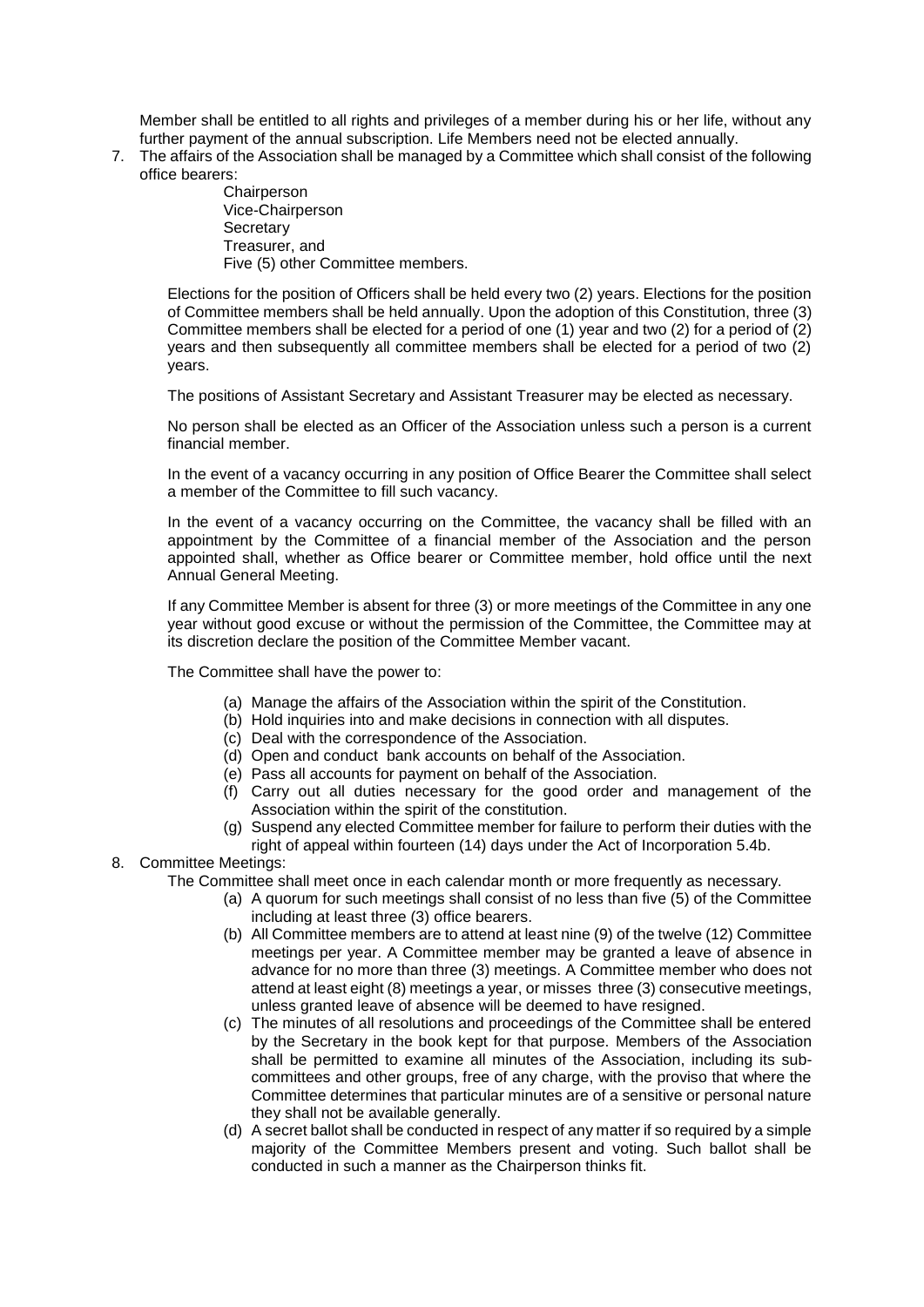- (e) The Committee may appoint Sub-Committees and delegate to them such functions as it deems fit. The Committee may appoint members of the Association who are not members of the Committee to a Sub-Committee provided that the chairperson of the Sub-committee shall be a member of the Committee.
- (f) All Sub-Committees will submit a report to each Committee Meeting of its activities and recommendations. Any Sub-Committee that does not submit a report to two (2) consecutive Committee meetings shall be disbanded. No Sub-Committee shall have the power to enter into or commit to any binding arrangements on behalf of the Association.
- (g) The Executive Committee shall be empowered to make decisions regarding the operation and management of the Association at short notice where time restrictions make it impractical to call a Committee meeting to gain approval of an expeditious decision.
- (h) The Executive Committee shall be held accountable to and clearly state reasons for any short notice decisions at the next Management Committee meeting.
- (i) The Executive Committee will have no power to veto the majority decision of the Management Committee.
- 9. Office Bearers and duties:
	- (a) Chairperson shall preside over the meetings of the Association and shall have a deliberative and casting vote.
	- (b) The Vice-chairperson shall deputise for the Chairperson when and if required.
	- (c) The Secretary shall attend to all clerical duties of the Association other than those within the province of the Treasurer and :-
		- $\circ$  Conduct correspondence in accordance with instructions received from the Committee,
		- o Keep all clerical records of the Association in a receptacle provided by the association for that purpose in a safe and secure place,
		- o Be responsible for keeping and maintaining a record of disposition of all property and assets, with an individual value of greater than \$500, of the Association. This record will be stored in the same manner as clerical records.
	- (d) The Treasurer shall receive all monies paid to the Association and issue receipts for same and :-
		- Keep all financial records of the Association in a receptacle provided by the Association for that purpose in a safe and secure place,
		- To pay all monies received into the Association bank accounts.
		- To submit a statement of accounts to the Annual General Meeting.
		- To submit a brief financial statement to each Committee Meeting.
		- To correctly keep proper books of account.
		- To produce such books, papers and documents to the Auditors as they from time to time require.
		- To promptly pay all accounts after such accounts have been passed for payment by the Committee. All cheques to be signed by two (2) of the following: Chairperson, Vice-chairperson, Treasurer or Secretary. No two signatories can be from the same household.
		- Keep Association membership register including but not limited to, a list of all members with their contact details and their Association financial status.
	- (e) Upon the resignation or retirement of an Office Bearer it shall be the responsibility of the outgoing and incoming office bearers to ensure that all records, property and assets are placed into the control of the incoming office bearer.
	- (f) The Assistant Secretary shall assist the Secretary in the performance of the Secretary's duties from time to time and shall perform the duties of the Secretary in the Secretary's absence.
	- (g) The Assistant Treasurer shall assist the Treasurer in the performance of the Treasurer's duties from time to time and shall perform the duties of the Treasurer in the Treasurer's absence.

10. Finance: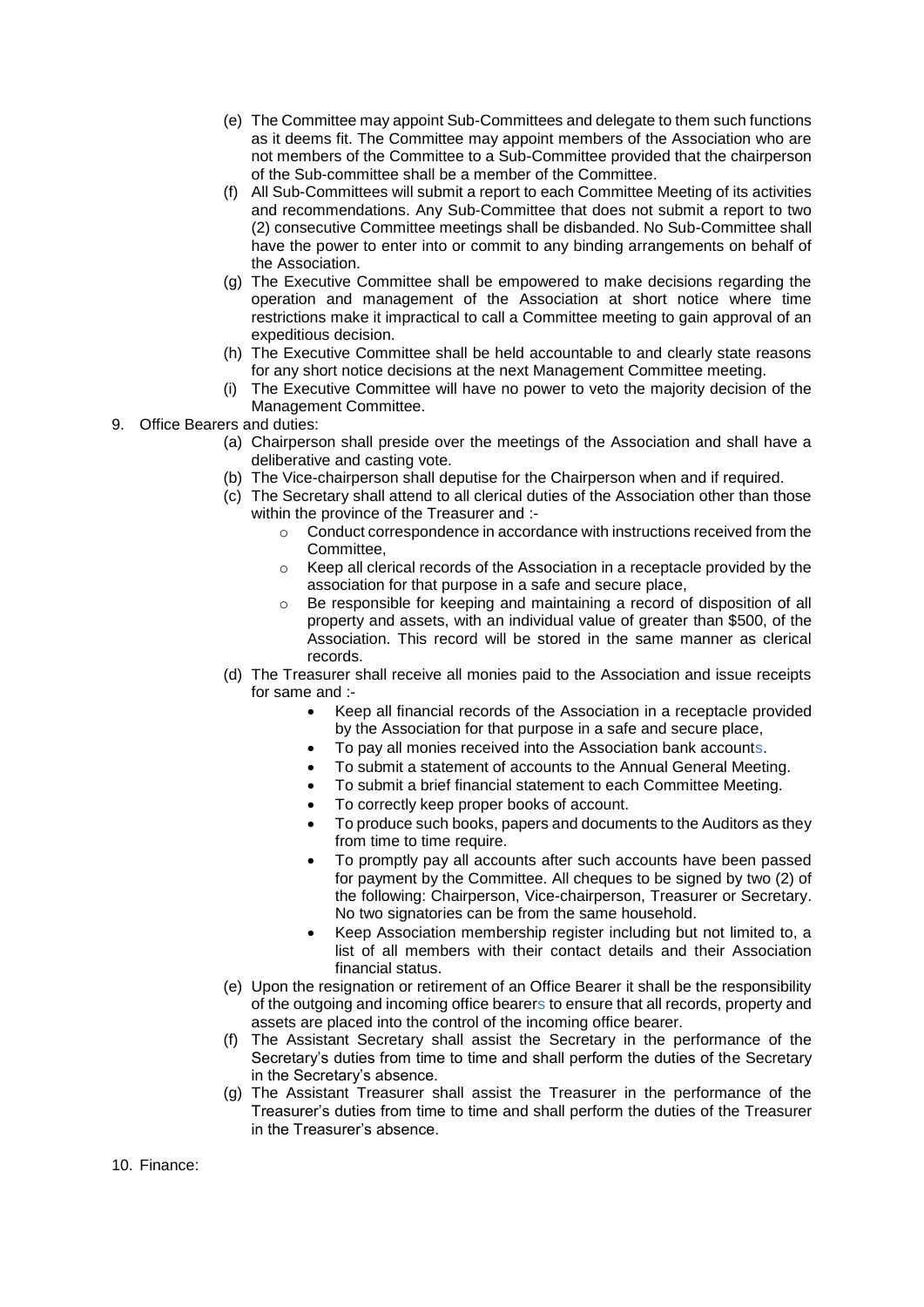- (a) The financial year shall commence on 1 July and conclude on 30 June in any given year.
- (b) The accounts shall, as soon as practical after the end of the financial year, be audited by the Auditors who shall be appointed by the Committee prior to the A.G.M.
- (c) The Committee shall fix from year to year the subscription to be paid by members prior to the A.G.M. and submit this to the A.G.M. for ratification. These fees are due and payable on the first  $(1<sup>st</sup>)$  day of the month following the A.G.M. The membership year shall expire on the last day of the month following the A.G.M.
- (d) The Committee shall ensure that proper accounts are kept in respect of the Association.
- (e) In keeping with the social nature of the Association, where the Committee is satisfied that the financial state of the Association is adequate, gifts may be provided for children on occasions such as Christmas, Easter, Halloween and the like. Participating children must be registered with the Association prior to the event
- 11. Daily Management of the Shed:
	- (a) A member(s) of the Association can be nominated as "Shed Manager" at the A.G.M. to be appointed by ballot of the elected Committee at the next available Committee meeting. If no nominations are received, the Committee shall appoint a "Shed Manager". This appointment is to be by open or secret ballot, as the Chairperson deems suitable. The "Shed Manager" is responsible and answerable for all aspects of Bar administration, including the requirements of the various Act of Parliament and regulations relating thereto, purchasing of supplies, finances, setting of prices and selling of goods of all kinds customarily held.
	- (b) The committee may dismiss the "Shed Manager" from his/her position at any time, for any valid reason.
	- (c) The "Shed Manager" or his appointee shall have the authority, within the customary requirements of the Liquor Licensing Act, to refuse service and to order unruly or disorderly persons to leave the premises forthwith.
	- (d) The "Shed Manager" must seek approval of the Committee to alter or amend existing policies, prices, hours of business, staffing, Happy Hours etc.
	- (e) In addition, members shall nominate a member(s) of the Association to each separately hold the positions of Bar Manager and Kitchen Manager, at the next A.G.M., to be appointed by ballot of the elected Committee at the next available Committee meeting. If no nominations are received, the Committee shall appoint a Bar Manager and a Kitchen Manager. These appointments are to be by open or secret ballot, as the Chairperson deems suitable. The Bar Manager is to control, under the direction of the "Shed Manager", the activities within the bar. The Kitchen Manager, under the direction of the "Shed Manager", the activities within the kitchen.
	- (f) The "Shed Manager", Bar Manager and the Kitchen Manager are not ex-officio members of the Committee of the Association, but they may stand as members in their own names for election to office.
	- (g) A Bar sub-committee, under the control of the "Shed Manager", will be appointed comprising the "Shed Manager", Bar Manager and at least one other Association member appointed by the Management Committee. This sub-committee shall meet as required and shall keep minutes of its deliberations. It is the responsibility of the members of the sub-committee to obtain accreditation by the Liquor Licensing Court as persons in a position of authority and to retain that accreditation.
	- (h) The "Shed Manager" will prepare a report for each meeting of the Committee.
	- (i) The "Shed Manager" will prepare a report on activities, which will be presented to the members at the A.G.M. each year.
- 12. Newsletter

The Committee shall oversee the publication and printing of a quarterly newsletter which shall be distributed to all members and residents of Thompson Beach. The newsletter shall include but not be limited to:

- Name and contact number of the Chairperson of the Association,
- A programme of activities planned for the following quarter,
- Such other news, notes, activities and articles as the Committee deem fit.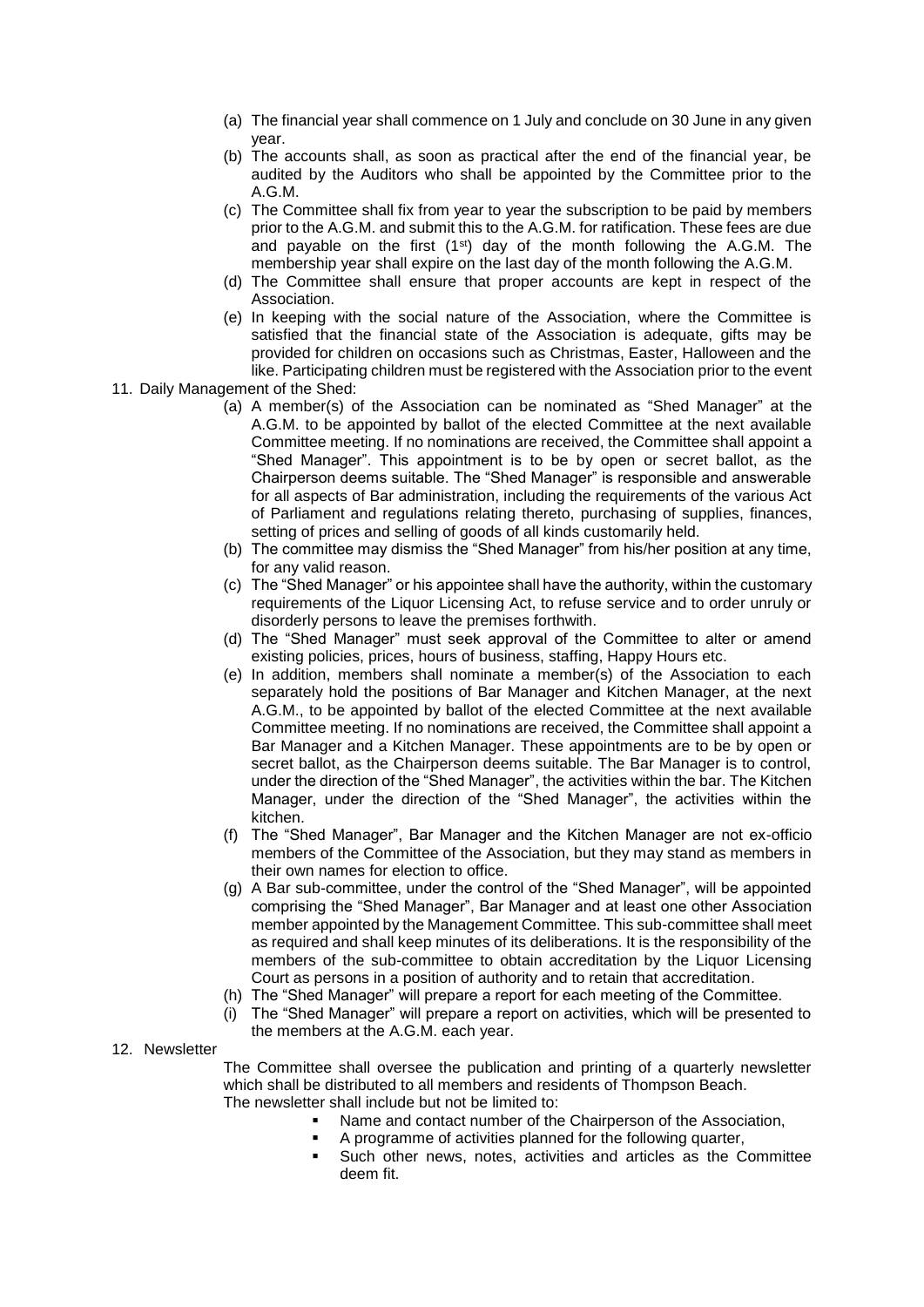#### 13. Meetings

- (a) Annual General Meeting  $-$  shall be held on the second ( $2<sup>nd</sup>$ ) Sunday in August each year and shall:
	- a. Confirm the Minutes of the previous A.G.M.
	- b. Receive reports from all Officers relating to the previous twelve (12) months,
	- c. Elect the Officers and Committee as herein provided,
	- d. Deal with any resolution which may be duly submitted to the meeting as herein provided,
	- e. Attend to any other business appearing on the agenda,
	- f. Set honoraria as recommended by the Committee,
	- g. Nominations for vacancies on the Committee shall be in writing, signed by the person nominated, the proposer and seconder and be delivered to the Secretary seven (7) days prior to the A.G.M. If no written nominations are received, nominations may be accepted from the floor at the A.G.M. All retiring members of the Committee are eligible for re-election without nomination, unless precluded by the Constitution.
	- h. Each financial member has the right of a proxy in writing at least forty eight (48) hours prior to the meeting.
	- i. The election for the Committee may be by secret ballot. Where a secret ballot occurs, the Chairperson shall nominate two (2) members, who are not involved in the ballot, as scrutineers, to collect and count the votes.
	- All voting slips will be immediately destroyed after the ballot.
	- k. A notice of the A.G.M. shall be printed in the Plains Producer newspaper, displayed on the Notice Board in the Association premises and on the Thompson Beach notice board in front of the Shed, at least twenty one (21) days prior to the date fixed for the meeting.
	- l. A quorum for an A.G.M., or Special General Meeting, shall be one-fifth of the Association's financial membership. If, half an hour after the time set for the A.G.M. or Special General Meeting, a quorum is not available, that meeting will be postponed for a week at the same time and place. At that meeting a quorum shall comprise of the members present at the second meeting.
- (b) Special General Meeting

The Secretary shall at the request of the Chairperson or on the written request of ten (10) or more financial members call a Special Meeting of members. At least fourteen (14) days prior notice of the meeting shall be given and members must be informed of the meeting by circular and the placing of an appropriate notice on the notice board provided in the township of Thompson Beach. The notice of motion by the Chairperson or members shall briefly outline the reason for calling the meeting. No business other than that stated on the notice shall be dealt with at the meeting. Officers of the Association and Committee shall have no power to veto the calling of such a meeting.

(c) Public Meetings

The Committee shall cause to be called one (1) Public Meeting a year. This meeting shall not be part of any other meeting and should be of a general, sporting or social nature to foster the aims of the Association and to encourage new members and a general exchange of the views of the community of Thompson **Beach** 

## 14. Alterations to the Constitution

This Constitution may be altered or repealed at any properly constituted A.G.M. provided that fourteen (14) days notice setting out the proposed alterations, amendment or repeal to the Constitution has been forwarded in writing to the Committee and all financial members. No motion for alteration, amendment or repeal of this Constitution shall be carried without the consent of the majority of those present and entitled to vote at such meeting.

15. Public Officer